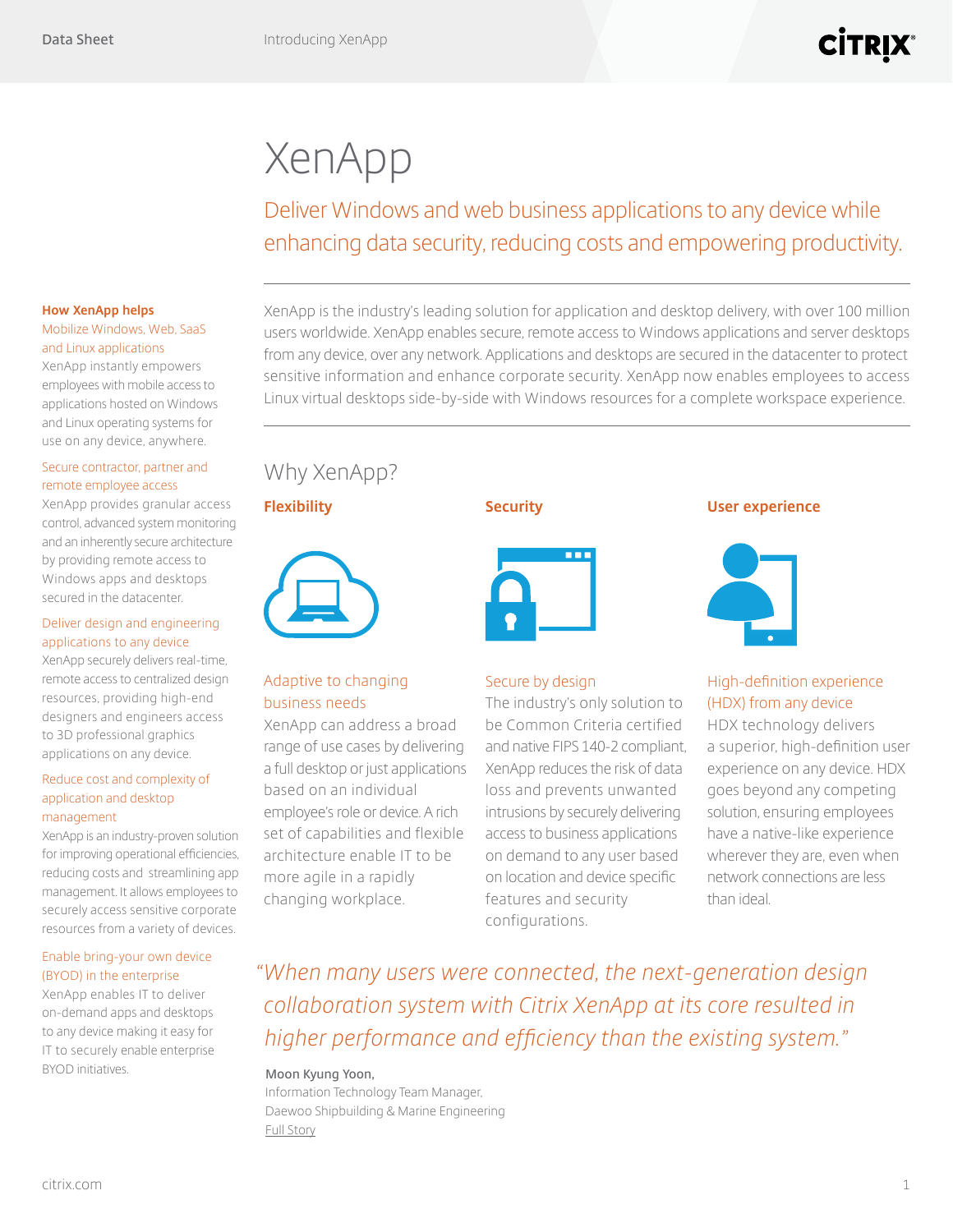**XenApp by Industry** XenApp components

XenApp enables healthcare mobility by delivering seamless, secure access to patient information across facilities, devices and networks so healthcare providers can focus on patient care.

XenApp empowers financial institutionsto rapidly respond to compliance mandates, shield against cyber threats, and meet consumer demands with centralized app management.

XenApp helps state and local governments save hundreds of millions of taxpayer dollars by reducing expenses and increasing efficiencies across agencies and services.

XenApp accelerates the production services of automaker, consumer good, aerospace and defense manufacturers by rapidly provisioning apps and data across the entire supply chain.

XenApp provides students, faculty and staff with on-demand, secure, mobile access to the apps, data and services they require to promote independent and exploratory learning. **• Receiver.** Users access their applications and desktop through Citrix Receiver, a universal client that runs on virtually any device operating platform, including iOS and Android in addition to Windows, Mac® and Linux® .

- **• HDX Technology.** HDX technologies offer a set of capabilities that deliver a "highdefinition" experience to users of virtual applications and desktops, on any device and over any network.
- **• NetScaler Gateway.** NetScaler Gateway is a secure access solution for apps and desktop that gives administrators granular applicationand data-level control while empowering users with remote access from anywhere.
- **• StoreFront.** StoreFront provides a self-service subscription service via an enterprise app store, giving users convenient access to all the corporate apps and desktops they need.
- **• Controller.** Controller centrally manages user access to virtual apps and desktops located in the datacenter through user and computerbased policies.
- **• Apps and desktops.** With XenApp any type of application or server-hosted desktop on a Windows or Linux OS, running in a private or public cloud, can be centrally managed and delivered on-demand to thousands of users worldwide.
- **• Studio.** Studio provides service design wizards for creating and managing infrastructure and resources for delivering applications and desktops, thereby simplifying production deployments.
- **• Director.** Director provides real-time trend and diagnostic information on users, applications and desktops to aid helpdesk staff with troubleshooting.

Learn more about the XenApp virtual application and desktop delivery platform at [Citrix.com/XenApp](http://www.citrix.com/products/xenapp/overview.html)